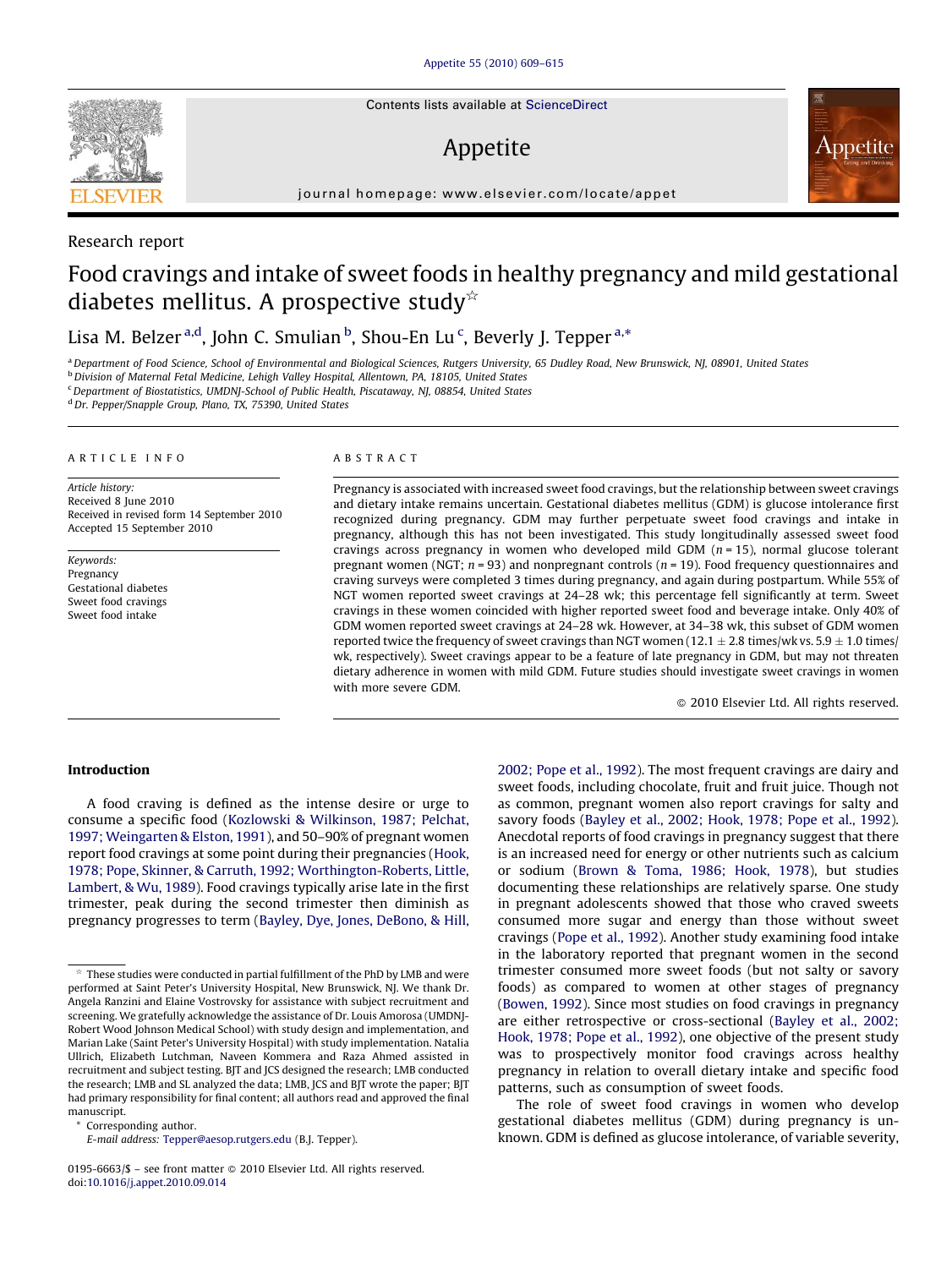which is first detected during pregnancy [\(Metzger & Coustan,](#page--1-0) [1998](#page--1-0)). The exact pathophysiology of this disease is uncertain but probably involves a combination of pronounced insulin resistance at peripheral tissues and inadequate  $\beta$ -cell insulin secretion in response to the metabolic stress of pregnancy ([Metzger, 2007](#page--1-0)). GDM occurs in  $\sim$  7% of pregnancies in the U.S. and other developed countries, and is associated with an elevated risk of obstetric and perinatal complications, including increased fetal growth leading to more complicated labor and delivery, an increased rate of cesarean delivery, and fetal respiratory distress at birth ([ACOG, 2001\)](#page--1-0). GDM shares many of the same metabolic features as Type 2 diabetes mellitus (T2DM) and the dietary management of both diseases follows the same general principles (i.e. monitoring of overall energy intake, balancing macronutrient selection, and encouraging the consumption whole grains, fruits and vegetables). In contrast to T2DM, however, the dietary management of the pregnant diabetic is complicated by the nutritional needs of the developing fetus. A pregnancy complicated by GDM can be highly stressful, and compliance with traditional diet therapy is low and often fails ([Langer, 2002](#page--1-0)). Thus, there is a need to develop better management strategies for this disease.

Our laboratory has been studying the role of sweet taste preference in GDM. We previously demonstrated that women with this disease showed a higher taste preference for moderately sweetened dairy drinks than did healthy pregnant women [\(Tepper](#page--1-0) [& Seldner, 1999](#page--1-0)). In a separate analysis of the same cohort of women studied here, we confirmed these earlier findings and demonstrated that this exaggerated preference for sweet taste emerged late in pregnancy (at 34–38 wk gestation) in GDM, but was absent at this same time-point in healthy pregnancy [\(Belzer,](#page--1-0) [Smulian, Lu, & Tepper, 2009](#page--1-0)). Thus, the second objective of the present study was to determine if sweet cravings were also a feature of late pregnancy in GDM and whether sweet cravings were related to dietary intake of sweet foods. Understanding the relationship between cravings and intake of sweet foods is of considerable clinical importance since excess energy intake (as sweet drinks and snacks) is typically discouraged in diet therapy for GDM ([American Diabetes Association, 2007](#page--1-0)).

#### **Methods**

#### Subjects and recruitment

Healthy pregnant and nonpregnant women, 18–45 yr of age, were recruited from the Women's Ambulatory Clinic at Saint Peter's University Hospital, New Brunswick, NJ. Recruitment was carried out and data were collected on a continuous, rolling basis over a 3-yr period. Both normal weight (body mass index  $[BMI] = 19.8 - 24.9 \text{ kg/m}^2$  and overweight  $(BMI = 25.0 - 30.0 \text{ kg})$  $\rm m^2)$  women were included. Since a major risk factor for GDM is overweight prior to pregnancy ([Jovanovic-Peterson & Peterson,](#page--1-0) [1996](#page--1-0)), we oversampled overweight pregnant women in order to obtain a sufficient number of women who would later develop GDM. Exclusion criteria for all women included pre-existing major medical conditions (including Type 1 or T2DM), chronic hypertension or impaired renal function, GDM in a previous pregnancy, and use of medications that interfere with taste or appetite ([Schiffman, 1991](#page--1-0)). Nonpregnant women had to be weight stable during the 3 mo prior to the study, not following dietary restrictions (e.g., weight-loss or low-sodium diets), have regular menstrual cycles, and be free of disordered eating ([Garner,](#page--1-0) [Olmsted, & Polivy, 1983](#page--1-0)). The study was approved by the Institutional Review Boards of Rutgers University, Saint Peter's University Hospital and the Robert Wood Johnson Medical School of the University of Medicine and Dentistry of New Jersey. All subjects gave written consent and received monetary compensation for their participation.

#### Study design

A prospective study design was used in which pregnant women were enrolled at 16–20 wk gestational age, before their GDM status was known. They were studied during three sessions during pregnancy (at 16–20 wk, 24–28 wk and 34–38 wk gestation) and during one session at 6–10 wk after delivery. A small number  $(n = 7)$  of pregnant women entered the study at 24–28 wk gestation, which was when their first prenatal visit occurred. Consequently, data from these women were not included in the data collection at 16–20 wk gestation. Nonpregnant controls were tested at similar intervals as the pregnant women. The study design is shown in [Fig. 1.](#page--1-0)

All pregnant women are routinely screened for GDM at 24–28 wk gestation using a 1-h, 50-g oral glucose challenge. Women with a positive screen (glucose >140 mg/dL) undergo a 3-h, 100-g oral glucose tolerance test to confirm their diagnosis ([Carpenter &](#page--1-0) [Coustan, 1982\)](#page--1-0). Thus, women who developed GDM during the course of this study were identified at 24–28 wk gestational age. Also, women with GDM were referred to nutritional counseling at the time of their diagnosis and received diet therapy until the end of their pregnancies. A diabetic exchange diet plan was followed ([American Diabetes Association, 2008\)](#page--1-0), which incorporated carbohydrate control within the context of sufficient calories, protein and fat for optimal maternal health and fetal growth. Women counted and recorded their carbohydrates daily (both type and amount), and overall dietary adherence was assessed on a weekly basis by the dietitian at the clinic. Women without GDM received standard nutritional guidance for pregnancy.

As part of the study protocol, two additional 50-g glucose challenge tests were administered; one at 34–38 wk gestation and one at 6–10 wk postpartum. Nonpregnant women underwent a total of three, 50-g glucose challenges at the same time intervals as the pregnant women. Blood samples were assayed for serum glucose and insulin using standard methods described previously [\(Belzer, 2008\)](#page--1-0).

#### Food cravings

Food cravings were assessed by questionnaire ([Weingarten &](#page--1-0) [Elston, 1991](#page--1-0)). The questionnaire asked whether or not the participant experienced food cravings in the week prior to the session (yes/no), and if yes, to report the first, second and third strongest craving, and to specify the frequency of each craving. Based on our previous experience ([Tepper & Seldner, 1999](#page--1-0)), we changed the response interval of the original questionnaire from the last ''month'' to the last ''week'' to better capture dynamic changes in appetite in pregnancy. Data collection in this study began well after 12 wk gestational age, when reported frequency of nausea and/or food aversions decline, and cravings begin to emerge [\(Bayley et al., 2002\)](#page--1-0).

Diet information was collected using a food frequency questionnaire that was previously validated against 3-d diet records for energy intake ( $r = 0.87$ ) and used in our previous study in GDM ([Tepper & Seldner, 1999](#page--1-0)). The questionnaire estimates the number of standard servings consumed daily, weekly or monthly for 141 common foods or food groups. Foods common in Latino households also were included on the questionnaire.

#### Procedures

All sessions were conducted the morning, following a 10-h overnight fast, in a private room adjacent to the Women's Ambulatory Clinic. Each session began with sensory evaluations